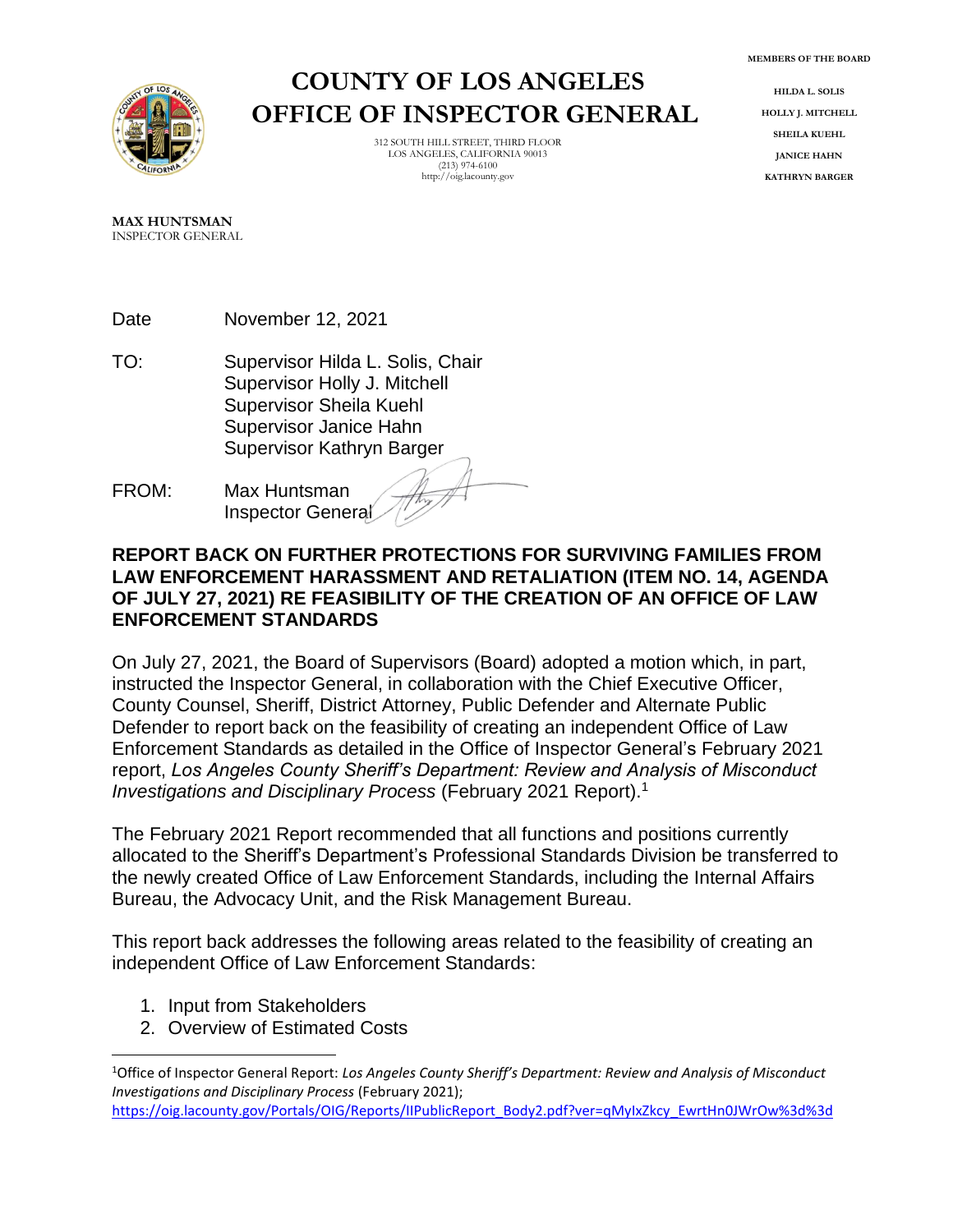The Honorable Board of Supervisors November 12, 2021 Page 2 of 18

- 3. Structural Hurdles to Implementation
- 4. Discussion of other Investigation/Monitoring Models

## **Background:**

The February 2021 report detailed significant lapses that remain in the Sheriff's Department disciplinary system noting the following deficiencies:

- Inconsistencies in selecting the cases and employees to be investigated.
- Untimely, hurried, and incomplete investigations.
- An adjudication process that yields widely disparate findings for similar conduct.
- The uncertainty that discipline is actually imposed.

There is strong cultural resistance on the part of the Sheriff's Department's managers and executives to change the disciplinary system.

As noted in the February 2021 Report, those living in jurisdictions policed by the Sheriff's Department have expressed a lack of confidence in the discipline process, including that Sheriff's Department personnel are not appropriately disciplined.

Among the reforms recommended in the February 2021 Report is that all functions and positions currently allocated to the Sheriff's Department Professional Standards Division be transferred to the newly created Office of Law Enforcement Standards (OLES), including the Internal Affairs Bureau, the Advocacy Unit, and the Risk Management Bureau. The February 2021 Report further recommended that the OLES have independent discretion and authority to initiate investigations into allegations of Sheriff's Department employee misconduct and the exclusive authority to conduct those investigations. Additionally, the February 2021 Report recommended that the OLES would ideally reside within the Department of Human Resources and be funded by monies transferred from the Sheriff's Department's budget.

As part of its report back on *Protecting Surviving Families from Law Enforcement*  Harassment and Retaliation<sup>2</sup> in July of this year, the Office of Inspector General again recommended the creation of the OLES as means of ensuring that all alleged misconduct, including allegations of Sheriff's Department harassment and intimidation of the families who lost a loved one as a result of a fatal use of force, are fully and thoroughly investigated and that all complaints be sent to the OLES for possible investigation.

<sup>2</sup> Office of Inspector General *Report Back on Protecting Surviving Families from Law Enforcement Harassment and Retaliation*; (July 2021);

[https://oig.lacounty.gov/Portals/OIG/Reports/Report\\_on\\_Protect\\_ing\\_Surviving\\_Families.pdf](https://oig.lacounty.gov/Portals/OIG/Reports/Report_on_Protect_ing_Surviving_Families.pdf)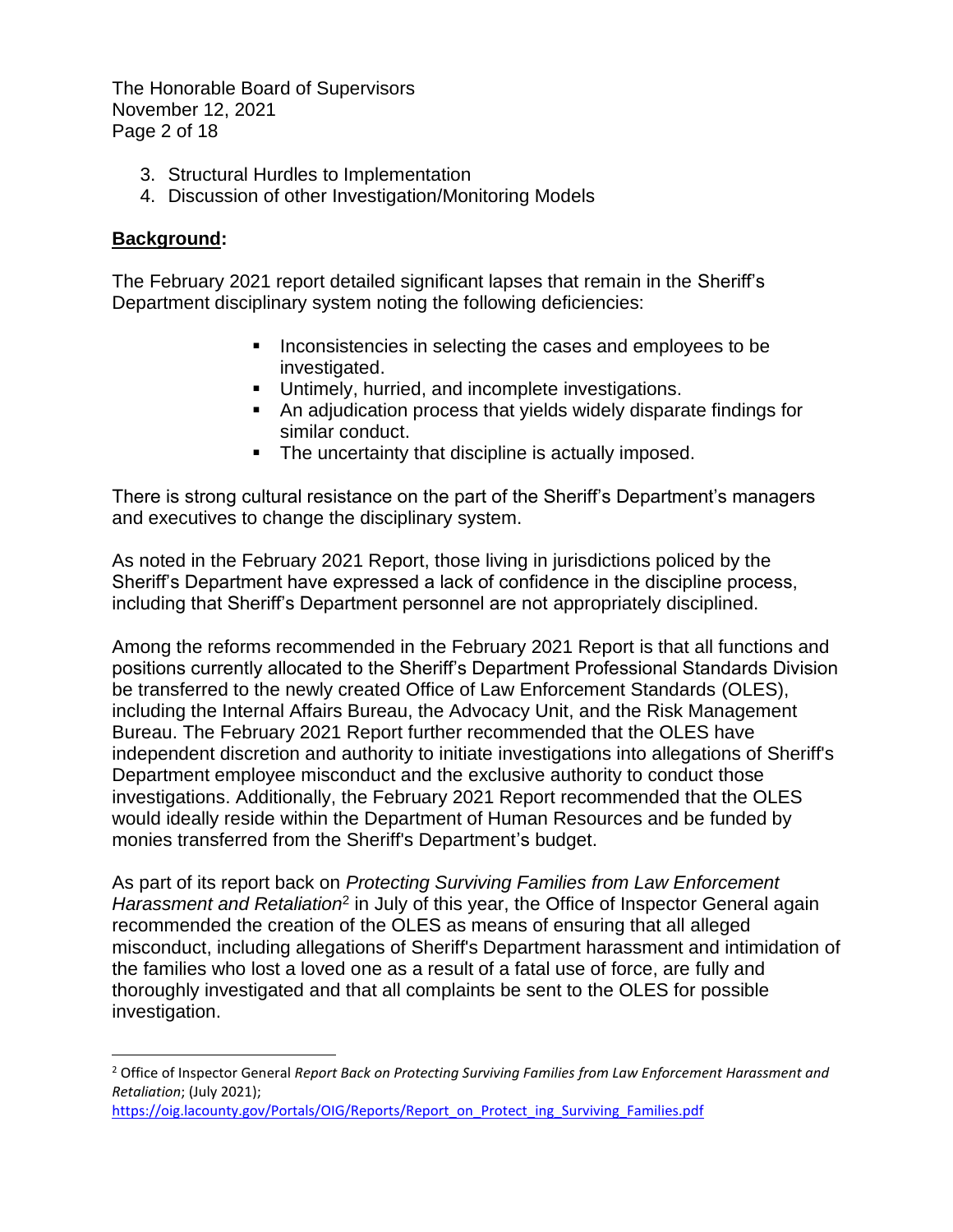The Honorable Board of Supervisors November 12, 2021 Page 3 of 18

In order to assess the feasibility of creating the OLES, the Office of Inspector General conferred with representatives from the Chief Executive Office, County Counsel, Auditor-Controller, Department of Human Resources, Sheriff's Department, District Attorney, Public Defender, and Alternate Public Defender. The Office of Inspector General also met with county stakeholders currently engaged in public complaints against the Sheriff's Department. All county departments and community stakeholders indicated a willingness to work with the OLES. While the Sheriff's Department expressed an initial willingness to discuss the creation of the OLES, Sheriff's Department executives did not engage in a dialogue about misconduct investigations, discipline, or the creation of the OLES.

Using the staffing numbers and yearly recurring costs of the Sheriff's Department's Professional Standards Division<sup>3</sup> as a general guide, we estimate that the creation of an OLES that replaces all functions and positions currently allocated to the Sheriff's Department Professional Standards Division requires moving as many as 166 positions, consisting of both sworn and non-sworn personnel, with an allocated budget ranging from \$58.6 million to \$63.4 million per year.

During this feasibility assessment, the Office of Inspector General consulted with County Counsel about structural and legal hurdles to the implementation of an OLES. County Counsel will provide a separate report with its opinion on possible immediate action to bolster the current system of discipline and ways to overcome some of the obstacles that currently exist.

Given that there are hurdles to the creation of an OLES, the Office of Inspector General then surveyed different complaint investigations systems from across the country as temporary or permanent alternatives. We present three examples of alternative models of investigating public complaints of police misconduct. Although each of these systems would present their own unique budgetary and structural barriers to implementation within the County, they represent examples of different approaches to the third-party investigation of police misconduct that the Board may wish to consider.

Lastly, we present an Intensive Real-time Monitoring model, which may avoid many of the structural hurdles to implementation of the other investigative models, be less costly to maintain, and still address the primary concerns of community and County stakeholders.

<sup>&</sup>lt;sup>3</sup> The term "Professional Standards Division" (PSD) as used in this report back refers to all PSD units with the exception of the Internal Criminal Investigations Bureau (ICIB). ICIB conducts internal criminal investigations within the Sheriff's Department and was specifically excluded from the Office of Inspector General's transfer of functions recommendation in the February 2021 Report.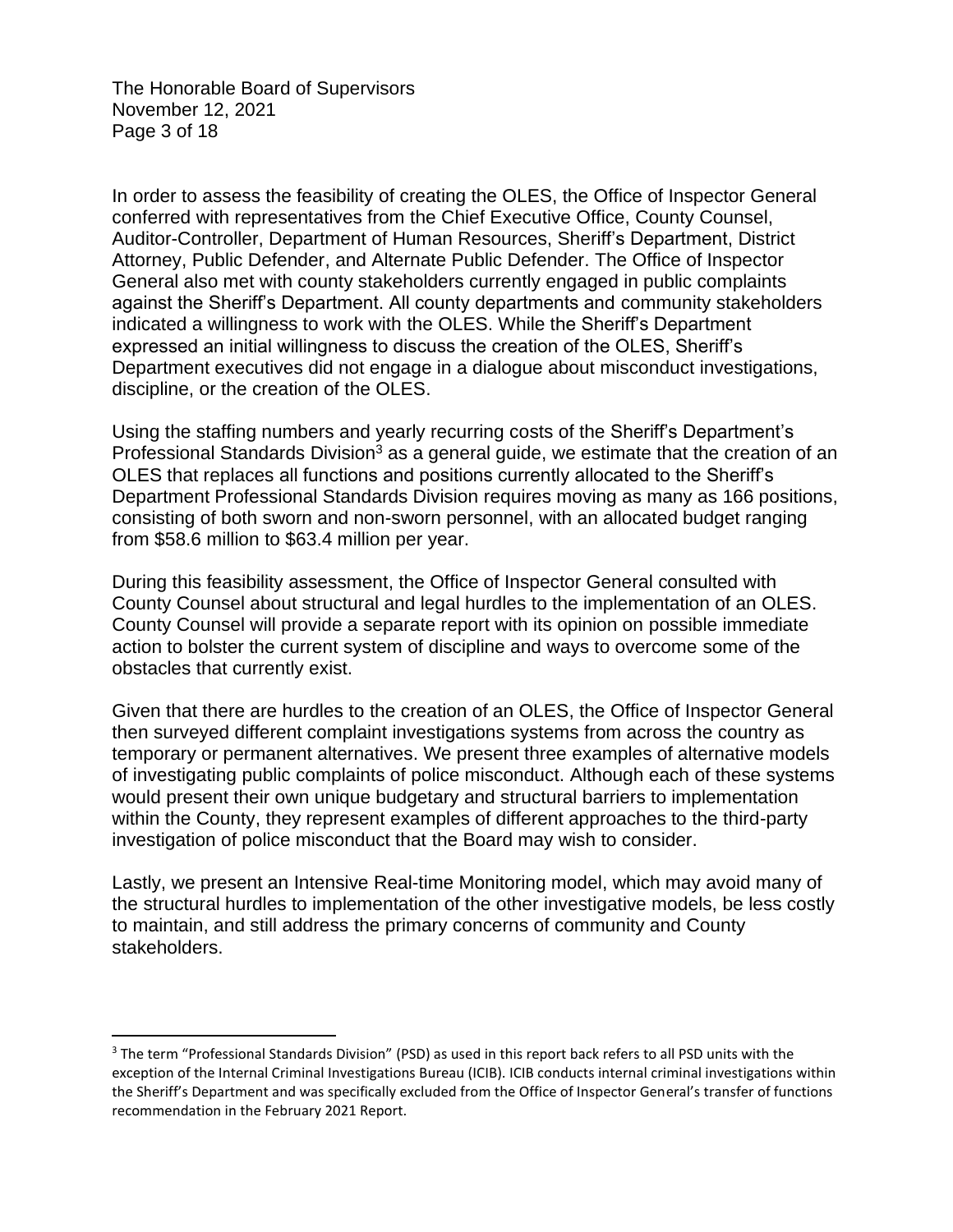The Honorable Board of Supervisors November 12, 2021 Page 4 of 18

#### **Input from Stakeholders:**

Office of Inspector General representatives met and conferred with representatives from the District Attorney's Office, the Office of the Public Defender, Alternate Public Defender, the American Civil Liberties Union, and the National Lawyers Guild. Each of these organizations was open and receptive to working with an OLES and provided valuable insights into what they feel are necessary components of a successful OLES.

Both the American Civil Liberties Union and the National Lawyers Guild expressed strong support for third-party independent administrative investigations of Sheriff's Department staff. They also emphasized the urgent need for the creation of a safe space in which community members are able to submit complaints about the Sheriff's Department without fear of intimidation, harassment, or retaliation. The current complaint process is perceived to be a "black box" in which complaints are submitted, but meaningful follow-up and tangible results are lacking in most instances. Both organizations expressed concerns over the quality of Sheriff's Department investigations into complaints received from the public and strongly asserted the need for third-party review and verification of the complaint process.

The District Attorney's Office also receives complaints from the public about law enforcement personnel. However, it generally forwards these complaints to the law enforcement agencies for self-investigation. The District Attorney's Office lacks the staffing to investigate or follow-up on these complaints. An OLES could act as a central clearinghouse of all public complaints against the Sheriff's Department received by county departments, tracking complaints, investigations, and outcomes. A central clearinghouse for complaints would assist with the District Attorney's compliance with its *Brady*<sup>4</sup> obligations. The District Attorney's Office noted that it is not able to verify that the information received from the Sheriff's Department is complete despite the fact that it continuously seeks complete and accurate *Brady* information from the Sheriff's Department. An OLES with access to Sheriff's Department administrative records would be able to verify that the Sheriff's Department was fully complying with its *Brady* obligations. To meaningfully engage with an OLES, the District Attorney's Office would need additional DDA III or IV positions.

<sup>4</sup> In *Brady v. Maryland* (1963) 373 U.S. 83, the United States Supreme Court held that the prosecution in a criminal case has a constitutional duty to disclose to the defense all material exculpatory evidence. Later in *Giglio v. U.S.* (1972) 405 U.S. 150, the Supreme Court ruled exculpatory evidence also includes information that could be used to impeach the credibility of prosecution witnesses, including officers. Examples of *Brady/Giglio* information include evidence of untruthfulness; prior inconsistent statements; and evidence of bias. Criminal defense attorneys must have *Brady* information to prepare an adequate defense of their clients. Failure to provide potentially exculpatory information is a violation of a defendant's right to due process. Prosecutors must have this information to determine if there are questions about a deputy's credibility that must be provided to the defense and to analyze the strength of their cases. The Los Angeles District Attorney's Office has requested all such information from the Sheriff's Department.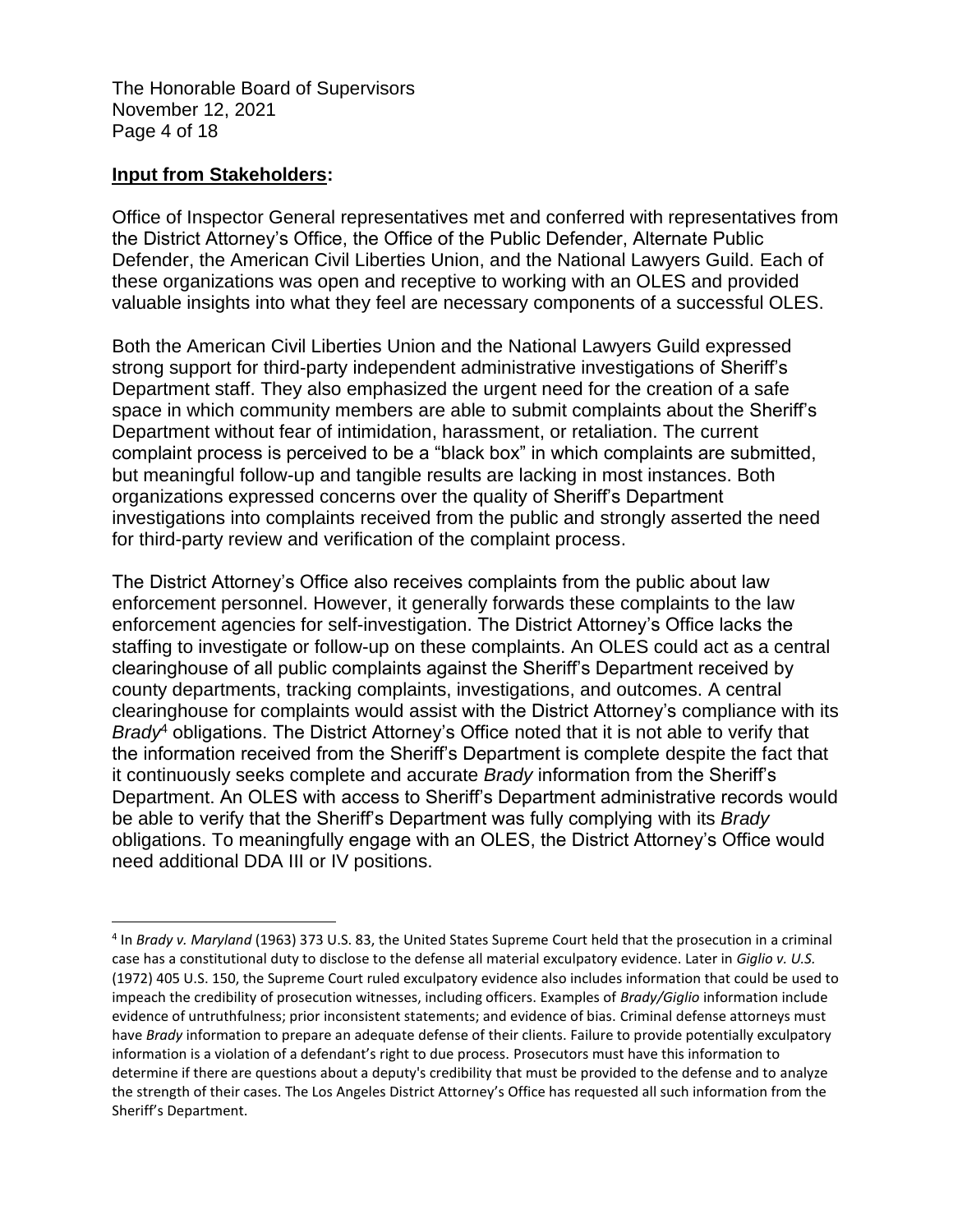The Honorable Board of Supervisors November 12, 2021 Page 5 of 18

Representatives from the Public Defender and Alternate Public Defender were interested in how an OLES could partner with their ongoing *Brady<sup>5</sup>* , *Pitchess<sup>6</sup>* , and California Public Records Act<sup>7</sup> request efforts to obtain all the information to which their attorneys are entitled to prepare their cases. However, they questioned whether an OLES can be effective before the underlying issues of access to records between the County/Office of Inspector General and the Sheriff's Department are resolved. Moreover, the Public Defender and Alternate Public Defender questioned the independence of the OLES and the objectivity of its findings if the Sheriff is allowed to select the chief of the OLES as recommended in the February 2021 Report.<sup>8</sup>

Both organizations cautioned that a verified system of timely and good faith Sheriff's Department compliance with information and/or access requests must be established before the expenditure of county funds to create an OLES. Currently, the Office of the Public Defender has just two attorneys staffed to track *Brady*, *Pitchess*, and California Public Records Act compliance issues by law enforcement agencies throughout the County of Los Angeles. The Alternate Public Defender has only one attorney staffed to monitor these issues. The advent of body-worn cameras in law enforcement has resulted in an exponential increase in the discovery request workloads for line attorneys in both organizations and thus increased the need for timely and good faith compliance by the Sheriff's Department. In order to engage and integrate meaningfully with an OLES, additional attorney positions will undoubtedly be needed. However, the exact number of attorney positions needed will depend upon the scope and breadth of work ultimately shouldered by the OLES.

The Office of Inspector General sought input from the Sheriff's Department's Professional Standards Division on the feasibility of creating of an OLES. The Professional Standards Division was open to discussing how an OLES might integrate

<sup>&</sup>lt;sup>5</sup> See note 4, above.

<sup>&</sup>lt;sup>6</sup> In California, a criminal defendant may seek the disclosure of police personnel files which potentially contain exculpatory information by way of a two-step "Pitchess Motion" procedure. In the first step, the requester must petition the court, showing good cause for release of the records or information sought and materiality to the subject matter of the pending litigation. The second step commences if a judge believes the threshold issues of good cause and materiality are met. If so, a judge will hold an in-camera hearing to review the pertinent documents and determine what information, if any, will be disclosed.

<sup>7</sup> Pursuant to SB1421 which amended California Penal Code section 832.7, certain categories of previously confidential peace officer records relating to discharges of firearms, uses-of-force resulting in death or great bodily injury, sustained findings of sexual assault, and sustained findings of dishonesty are now available to the public via a California Public Records Act request. Both the Office of the Public Defender and the Alternate Public Defender have submitted multiple CPRA requests to the Sheriff's Department seeking Penal Code section 832.7 information. Amendments to Penal Code section 832.7 are effective on January 1, 2022 makes additional records subject to disclosure via a CPRA.

<sup>&</sup>lt;sup>8</sup> While the February 2021 Report recommends that the Chief of OLES be appointed by the Sheriff and ratified by the Civilian Oversight Commission, there are alternatives regarding who could have the appointing authority. Because the Office of Inspector General is not opining on the legal and structural obstacles, we have not suggested alternatives in this report back.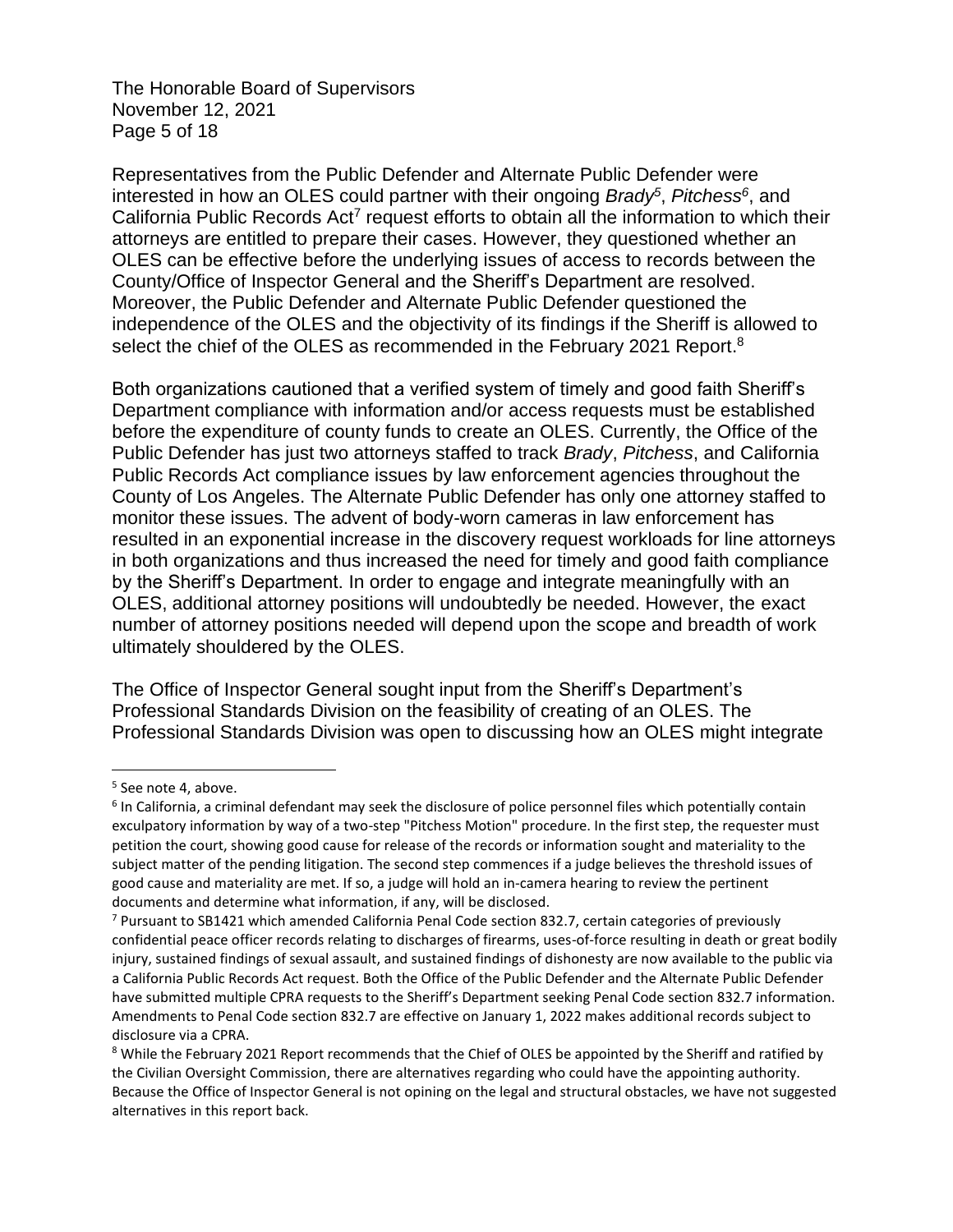The Honorable Board of Supervisors November 12, 2021 Page 6 of 18

with Sheriff's Department operations; however, it noted that structural hurdles such as collective bargaining agreements, budget constraints, and civil service rules might negatively impact the actual feasibility of implementing an OLES into the Sheriff's Department's and the County's current administrative framework. At the Office of Inspector General's invitation, the Professional Standards Division agreed to provide its analysis of these issues in writing. By a letter to the Board dated November 10, 2021, the Sheriff's Department provided input on the creation of an OLES. A copy of the letter was provided to the Office of Inspector General by email on that same date.

Lastly, the Office of Inspector General met with the Department of Human Resources (DHR). As the County's subject matter expert in administrative rules and procedure, DHR is the recommended department to house the OLES. DHR expressed interest in integrating Sheriff's Department administrative cases into its operations. DHR is currently reviewing the feasibility of creating an OLES and formulating an initial assessment.

## **Overview of Estimated Costs:**

The July 27, 2021, motion instructs the Office of Inspector General to assess the cost, operations and other relevant information related to the creation of an independent Office of Law Enforcement Standards. The Office of Inspector General identified three general cost components to generate an estimate of the possible costs associated with establishing and operating an OLES: (1) staffing, (2) operational, and (3) startup costs.

We based our estimates of these costs largely on the current staffing and budget of the Department's Professional Standards Division, excluding the costs of the Internal Criminal Investigations Bureau.<sup>9</sup> These estimates are only intended to provide a rough indication of the potential costs associated with the formation of an OLES.<sup>10</sup> Ultimately, the funding necessary to establish and operate the OLES will depend on the organizational structure and scope of investigations the Board chooses to implement.

# **Staffing:**

<sup>9</sup> The Office of Inspector General bases these estimates on information obtained from the Sheriff's Department, Chief Executive Office, Department of Human Resources, and the Auditors-Controller's Office.

<sup>&</sup>lt;sup>10</sup> Please note that several factors limit our ability to estimate these costs with precision. For example, the Professional Standards Division does not investigate all Sheriff's Department cases of alleged misconduct. The Professional Standards Division only investigates cases of alleged misconduct that meet specific criteria determined by the severity, complexity and/or far-reaching scope of the allegations. Some cases of alleged misconduct as well as many complaints from the public are investigated by Department staff at individual stations/jails. As a result, the estimates set forth in this report back do not reflect the costs associated with investigating these additional cases/complaints. On the other hand, the Risk Management Bureau and the Advocacy Unit within the Professional Standards Division provide support for other units and other non-internal affairs functions within the Sheriff's Department. The costs estimates set forth in this report include the total costs to fund the operations of these units because we were unable to assess the percentage of work these units devote purely to issues of alleged misconduct.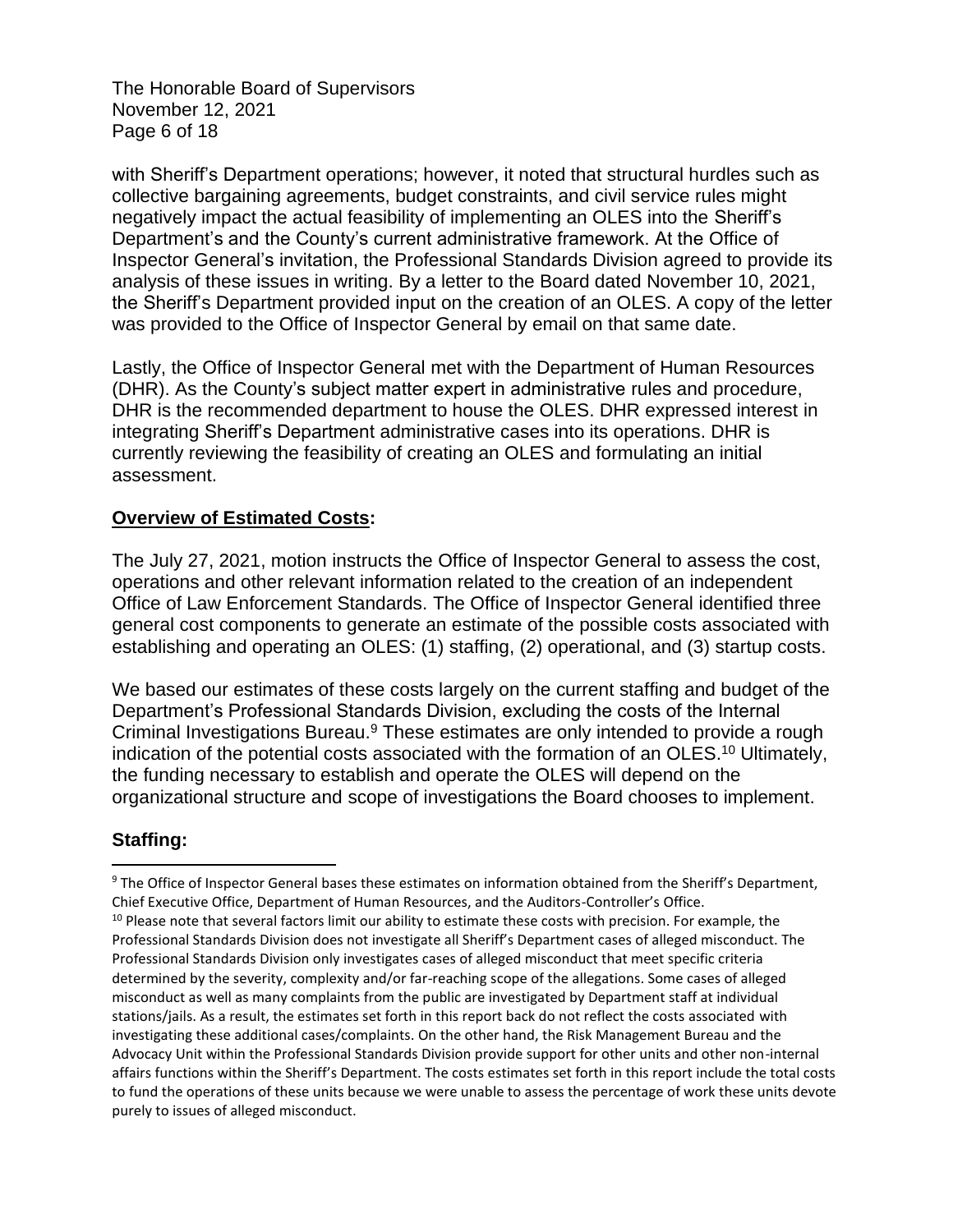The Honorable Board of Supervisors November 12, 2021 Page 7 of 18

The Office of Inspector General's February 2021 Report recommends that all functions and positions currently allocated to the Professional Standards Division<sup>11</sup> should be transferred to an OLES including the Internal Affairs Bureau, the Advocacy Unit and Risk Management Bureaus. Therefore, the Office of Inspector General considered the most recent budgeted positions for the Professional Standards Division available, excluding the staff of the Internal Criminal Investigations Bureau, to provide a general baseline for the potential staffing requirements of an OLES. For the Fiscal Year 2018/2019 there were a total of 166 positions budgeted to Professional Standards Division<sup>12</sup> and related units consisting of the following:

| <b>Position</b>                           | <b>Budgeted Positions</b> |  |
|-------------------------------------------|---------------------------|--|
| ADMINISTRATIVE SERVICES MANAGER I         | 4                         |  |
| <b>ADMINISTRATIVE SERVICES MANAGER II</b> | $\overline{2}$            |  |
| <b>CAPTAIN</b>                            | $\overline{2}$            |  |
| <b>CLINICAL PSYCHOLOGIST II</b>           | $\overline{0}$            |  |
| <b>COMMANDER</b>                          | $\overline{2}$            |  |
| DEPARTMENTAL EMPLOYEE RELATIONS REP       | 1                         |  |
| <b>DEPUTY SHERIFF</b>                     | 20                        |  |
| DIRECTOR, BUREAU OPERATIONS, SHERIFF      | 1                         |  |
| DIVISION CHIEF, SHERIFF/UC/               | 1                         |  |
| HEALTH PROG COORDINATOR, PUBLIC SAFETY    | 1                         |  |
| <b>INTERMEDIATE CLERK</b>                 | $\overline{2}$            |  |
| <b>INTERMEDIATE TYPIST-CLERK</b>          | 5                         |  |
| LAW ENFORCEMENT TECHNICIAN                | $\overline{3}$            |  |
| <b>LIEUTENANT</b>                         | 14                        |  |
| MANAGEMENT SECRETARY V                    | 1                         |  |
| OPERATIONS ASSISTANT I, SHERIFF           | $\overline{7}$            |  |
| OPERATIONS ASSISTANT II, SHERIFF          | 16                        |  |
| <b>OPERATIONS ASSISTANT III, SHERIFF</b>  | 10                        |  |
| <b>SECRETARY III</b>                      | 1                         |  |
| <b>SECRETARY V</b>                        | $\overline{2}$            |  |
| <b>SENIOR CLERK</b>                       | 1                         |  |
| <b>SENIOR SECRETARY III</b>               | 1                         |  |
| <b>SENIOR SECRETARY V</b>                 | $\overline{2}$            |  |
| <b>SENIOR TYPIST-CLERK</b>                | 5                         |  |
| <b>SERGEANT</b>                           | 59                        |  |
| SHERIFF STATION CLERK II                  | 1                         |  |

<sup>&</sup>lt;sup>11</sup> Unless specifically included, when referring to the Professional Standards Division in this section, it is meant to refer to all its units with the exception of the Internal Criminal Investigations Bureau (ICIB). ICIB conducts internal investigations of criminal conduct within the Sheriff's Department.

 $12$  We have requested the budgeted positions for the current fiscal year (2021/2022) from the Department's Personnel Administration Bureau and to date have not received this information.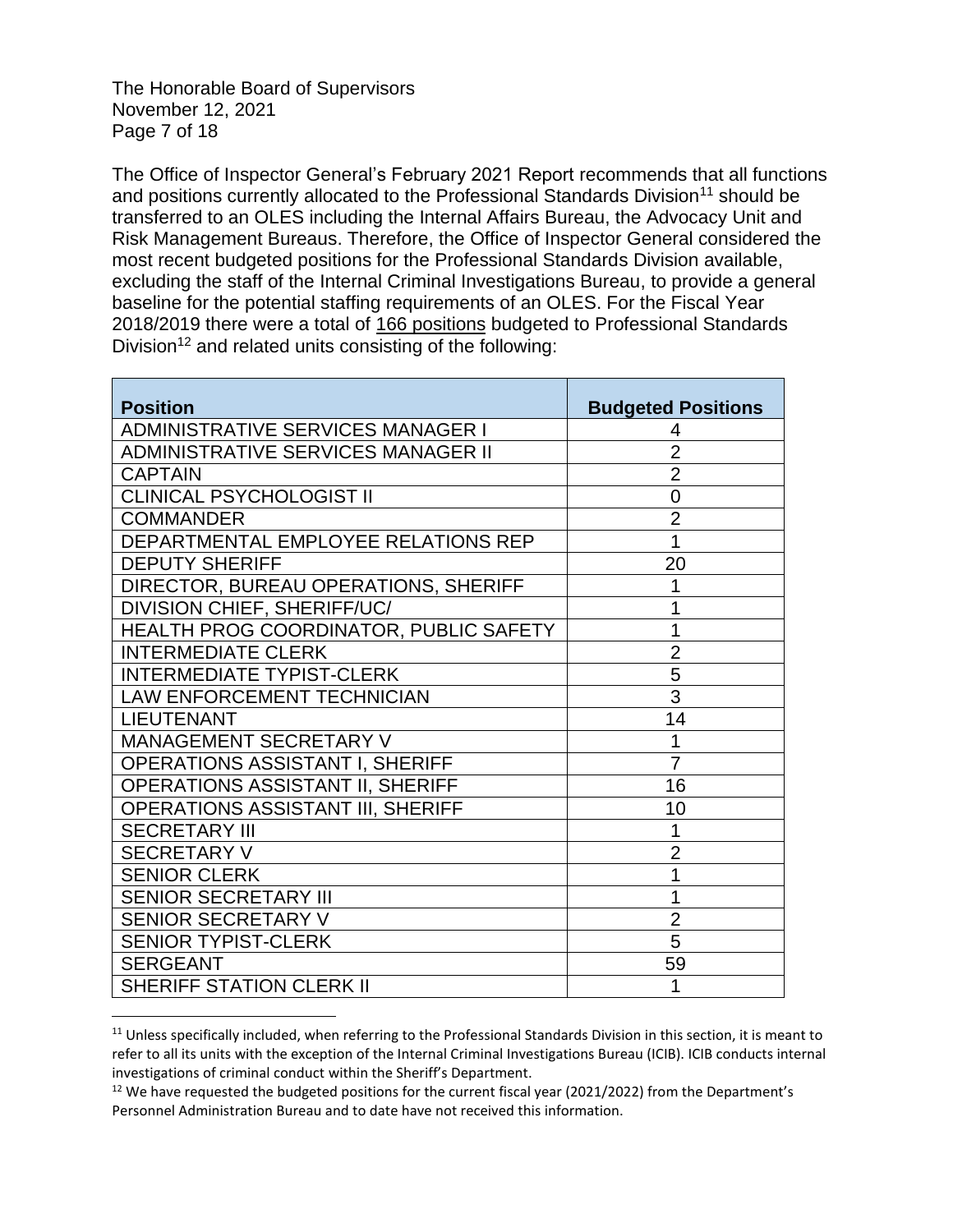The Honorable Board of Supervisors November 12, 2021 Page 8 of 18

| <b>SR DEPARTMENTAL EMPL RELATIONS REP</b> |     |
|-------------------------------------------|-----|
|                                           |     |
| <sup>-</sup> otal                         | 166 |

The Office of Inspector General's February 2021 Report recommends that the OLES should be "adequately staffed….by developing and instituting a rational staffing plan," taking into account the number of complaints to be reviewed, cases completed, hours required to complete a case, and the number of days in which a case is desired to be completed. Accordingly, the staffing levels listed above should serve as a starting point, subject to the requirements of the Board<sup>13</sup>.

#### **Operational Costs:**

"Operational Costs" are the costs necessary to fund the OLES on a recurring yearly basis. These costs are largely dependent on the amount of staffing assigned to the proposed OLES. Operating costs include items such as salaries, office expenses, rent, and all other recurring periodic costs. To estimate the operational costs for an OLES, the Office of Inspector General reviewed the operational costs incurred by the Professional Standards Division.

The Office of Inspector General analyzed financial data for the past five fiscal years<sup>14</sup> consisting of *Expenditure Summaries*<sup>15</sup> and other reports. According to these reports, the Professional Standards Division incurred a total of \$66.4 million in gross operating costs with a net county cost of \$63.4 million, while the five-year average of these costs totaled \$61.9 and \$58.6 million respectively. Accordingly, the Office of Inspector General estimates that the yearly operational cost (net county cost) for a newly created OLES would range from \$58.6 to \$63.4 million.<sup>16</sup> This estimated range was derived by using the five-year average net county cost as the lower end estimate and the latest fiscal year (FY2021) net county cost as the upper end of the estimate.

The following chart sets forth approximate operating costs by category:

 $<sup>13</sup>$  The above positions do not include any positions from other Sheriff's Department units or other County</sup> Departments that help support the PSD.

<sup>14</sup> FY 2016/2017, FY 2017/2018, FY 2018/2019, FY 2019/2020, and FY 2020/2021.

 $15$  Expenditure summaries are reports derived from the County's eCap system.

<sup>&</sup>lt;sup>16</sup> These estimates assumes that the OLES will generate the same revenue through state and federal funding and reimbursement for services currently being generated by the PSD.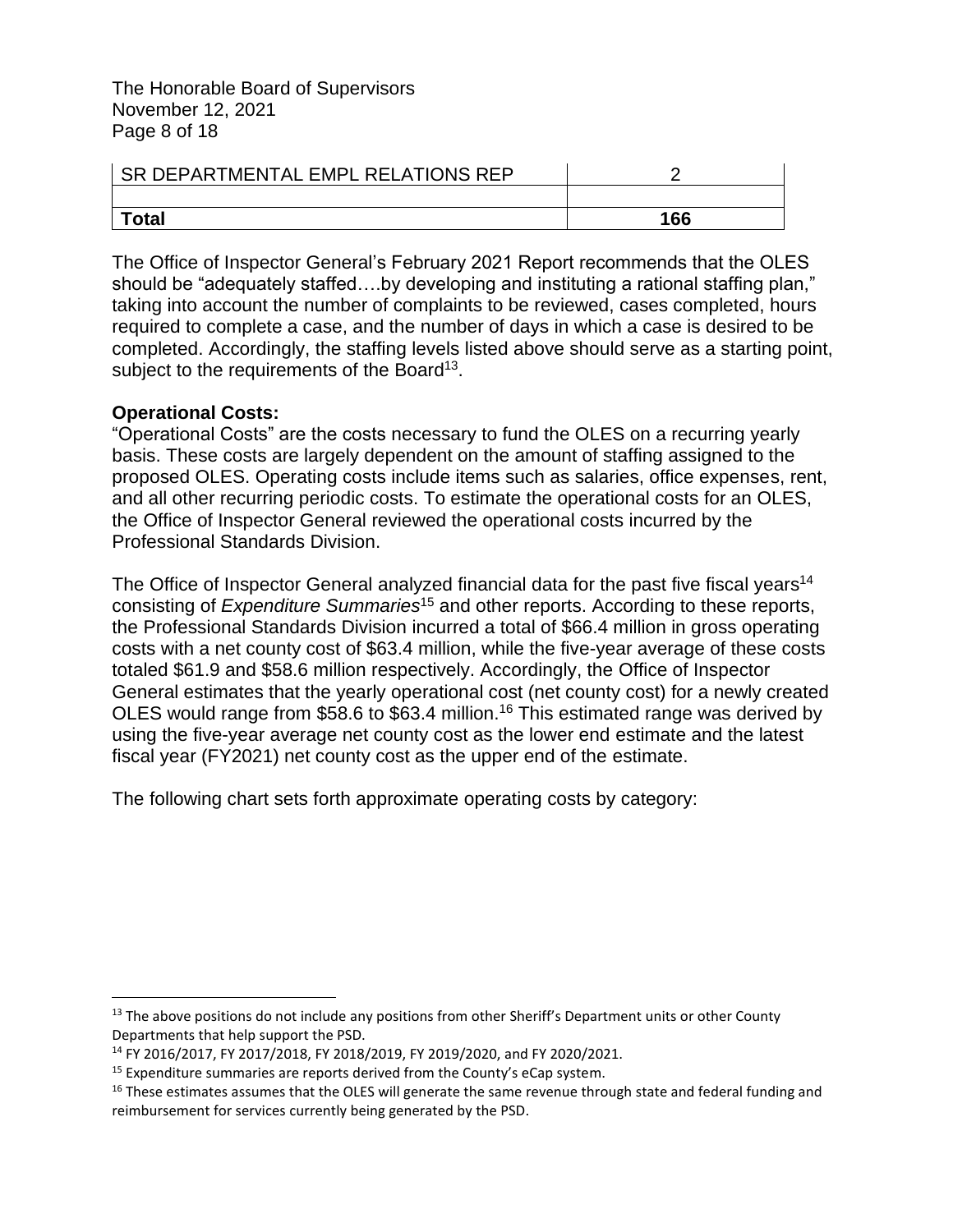| <b>Professional Standards Division Revenue &amp; Expenditures</b> |               |               |               |               |               |                |  |  |
|-------------------------------------------------------------------|---------------|---------------|---------------|---------------|---------------|----------------|--|--|
| <b>Classification</b>                                             | <b>FY2017</b> | <b>FY2018</b> | <b>FY2019</b> | <b>FY2020</b> | <b>FY2021</b> | 5-Year<br>Avg. |  |  |
| Revenue                                                           | \$3,964,613   | \$3,544,940   | \$2,934,063   | \$2,785,886   | \$3,010,025   | \$3,247,906    |  |  |
|                                                                   |               |               |               |               |               |                |  |  |
| <b>Expenditures</b>                                               |               |               |               |               |               |                |  |  |
| Salaries & Employee<br><b>Benefits</b>                            | 27,694,141    | 30,586,197    | 32,555,759    | 33,940,164    | 36,235,948    | 32,202,442     |  |  |
| Services & Supplies                                               | 29,959,801    | 28,074,305    | 27,374,824    | 32,178,429    | 30,217,282    | 29,560,928     |  |  |
| <b>Other Charges</b>                                              | 15,000        | 607,228       | 50,484        | 108,000       | 5,742         | 157,291        |  |  |
| Capital Assets-<br>Equipment                                      | (2,782)       |               | 70,562        | 12,942        | 11,714        | 23,109         |  |  |
| <b>Gross Total</b>                                                | 57,666,160    | 59,267,731    | 60,051,629    | 66,239,535    | 66,470,686    | 61,939,148     |  |  |
| <b>Intrafund Transfers</b>                                        | $\Omega$      | 0             | 0             | 0             | 0             | 0              |  |  |
|                                                                   |               |               |               |               |               |                |  |  |
| <b>Net Total</b>                                                  | 57,666,160    | 59,267,731    | 60,051,629    | 66,239,535    | 66,470,686    | 61,939,148     |  |  |
|                                                                   |               |               |               |               |               |                |  |  |
| <b>Net County Cost</b>                                            | 53,701,546    | 55,722,790    | 57,117,566    | 63,453,649    | 63,460,661    | 58,691,242     |  |  |

\*\*Note: "Revenue" generated by the Professional Standards Division comes in the form of grants received by Federal, State and other governmental sources and from charges for services and other miscellaneous revenue. Last fiscal year, the Professional Standard Division generated a total of 3.0 million dollars while the 5-year average totaled \$3.2 million.

Salaries & Employee Benefits: These expenses include salaries, cafeteria plans, medical & dental insurance, retirement, and all other employee benefits. In the latest fiscal year, Salaries & Employee Benefits totaled \$36.2 million while the 5-Year Average totaled \$32.2 million.

Services & Supplies: These expenses include categories such as administrative services, office expenses, communications, information technology, insurance, maintenance, professional services, rents, training, travel, and other expenses. This category is the second largest expense for the Professional Standards Division. Last fiscal year, this expense totaled \$30.2 million while the 5-year average was slightly lower at \$29.5 million.

Other Charges: These expenses include items such as judgments and damages, taxes, and contributions to other governmental agencies.

Capital Assets-Equipment: This category is reserved for major purchases such as computer mainframes, machinery, office furniture, telecommunications equipment, vehicles, and other purchases for which the useful life spans several fiscal years. Note, that this amount will be greatly increased for an OLES to reflect the necessary start-up costs discussed below.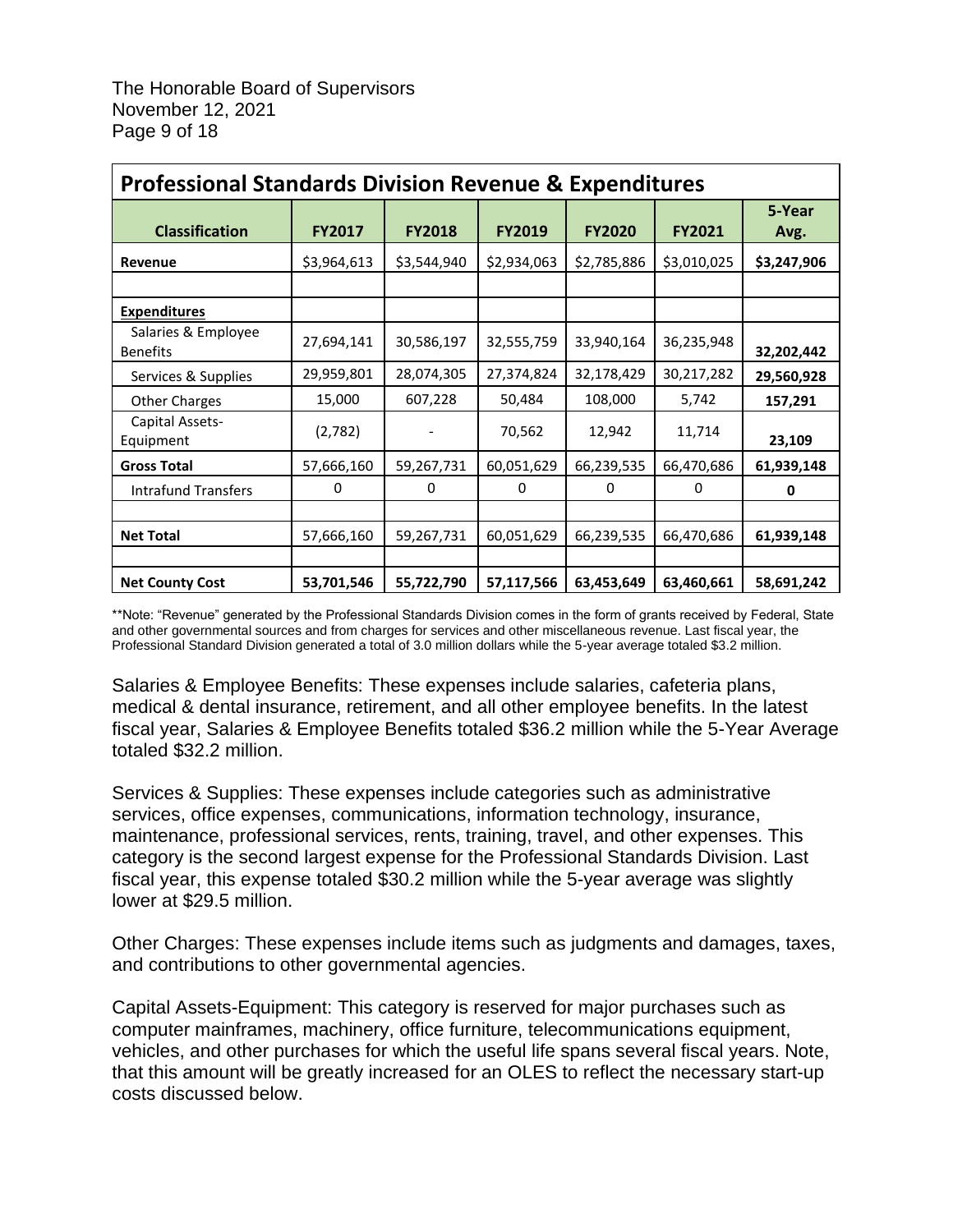The Honorable Board of Supervisors November 12, 2021 Page 10 of 18

#### **Start-Up Costs:**

"Startup Costs" reflect the costs of the infrastructure purchases necessary to implement an OLES. The actual start-up funding necessary to establish an OLES will depend on the organizational structure and scope of the OLES' investigatory responsibilities that the Board chooses to transfer or assign to it. Although we cannot provide the precise start-up costs, we have identified some foreseeable expenses: information technology infrastructure, communications infrastructure, vehicles, miscellaneous personal equipment, office furniture and supplies, hiring and training of staff, case management software, leases, and relocation expenses.<sup>17</sup>

Because the February 2021 Report recommends that the OLES be created within the Department of Human Resources (DHR), DHR is reviewing the recommendations in the February 2021 Report and creating a preliminary estimate of startup costs.

#### **Summary:**

Using the Professional Standards Division's recurring requirements as a guide, the Office of Inspector General estimates that an OLES may require as many as 166 positions consisting of both sworn and non-sworn positions and an allocated budget ranging from \$58.6 to \$66.4 million.

In addition, the establishment of an OLES will require initial capital outlays for "start-up" costs that will fund the purchase of major assets necessary to begin operations. The actual costs required to implement an OLES will depend on the functions and scope of operations ultimately assigned to the OLES by the Board.

#### **Other Investigation Models:**

The Office of Inspector General conducted a survey of different complaint investigation models from across the country to provide the Board examples of alternative methods of investigating complaints of police misconduct. We identified three general variations of third-party complaint investigation: (1) New York's Civilian Complaint Review Board; (2) Chicago's Civilian Office of Police Accountability; and (3) Seattle's Office of Police Accountability. Each of these investigative models have their own unique budget issues and structural barriers to implementation within the County; however, they represent examples of different approaches to the third-party investigation of police misconduct that the Board may wish to consider.

 $17$  Any charges by the Sheriff's Department or any other county department for services rendered to facilitate transfer and establishment of the OLES.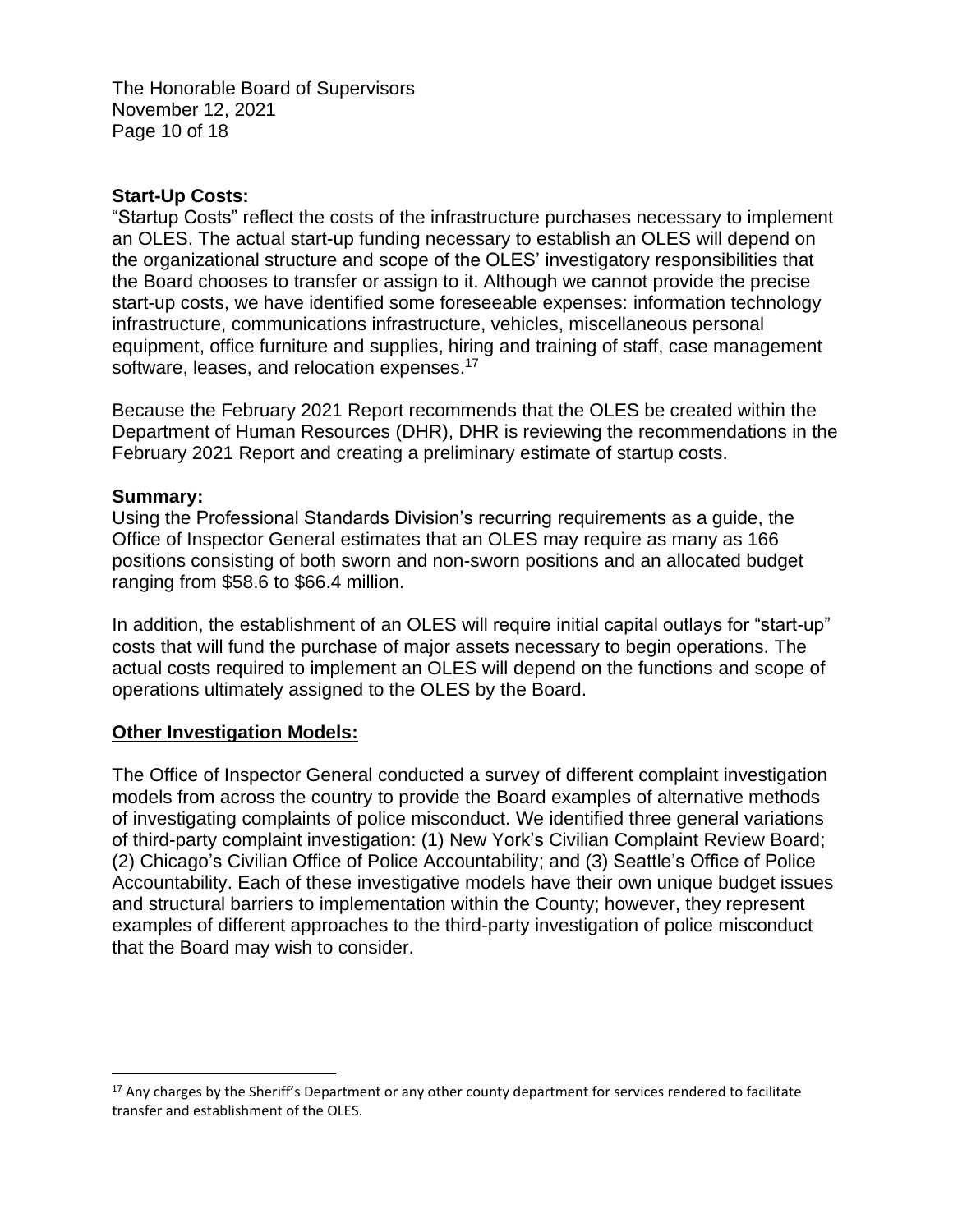The Honorable Board of Supervisors November 12, 2021 Page 11 of 18

#### **New York Civilian Complaint Review Board**

The Civilian Complaint Review Board (CCRB) is an all-civilian agency, independent from the New York Police Department (NYPD), that oversees certain types of complaints against NYPD officers. The investigative jurisdiction over complaints is split between civilian oversight (CCRB) and the NYPD's Internal Affairs Bureau (IAB). The CCRB is empowered to receive, investigate, mediate, hear, make findings, and recommend action on complaints against NYPD officers alleging four types of misconduct: excessive or unnecessary force, abuse of authority, discourtesy, and offensive language. The NYPD's IAB investigates complaints of corruption, perjury, and off-duty criminal conduct. When IAB receives a complaint that falls within the CCRB's jurisdiction, it refers the case to CCRB. Likewise, when the CCRB receives a complaint that is outside its jurisdiction, it refers the complaint to IAB.<sup>18</sup>

The CCRB Board has a 15-member Board which governs the CCRB with five seats appointed by the Mayor, five appointed by the City Council, three designated by the Police Commissioner, one appointed by the Public Advocate, and the Chair is jointly appointed by the Mayor and City Council. No member of the board may have a law enforcement background, other than those designated by the Police Commissioner, and none may be public employees or serve in public office. Board members serve threeyear terms, which can be renewed.<sup>19</sup>

The CCRB Board is responsible for reviewing and evaluating all completed investigations in order to make findings on the allegations contained in each complaint. The CCRB Board is also responsible for analysis of complaints to determine the need for change in police department policies, procedures, or training, and reporting findings and recommended solutions to the Police Commissioner and the public. Finally, the CCRB Board is responsible for overseeing agency operations through specialized committees and setting agency policies.<sup>20</sup>

When CCRB finishes an investigation, a closing report and the entire case file is given to a panel comprised of three CCRB Board members—one mayoral designee, one city council designee, and one police commissioner designee. This panel decides whether the allegations against the NYPD officer(s) are substantiated.<sup>21</sup> When the CCRB substantiates a complaint, the case is referred with a disciplinary recommendation to

 $19$  For a discussion about CCRB Board appointments and core responsibilities, see <https://www1.nyc.gov/site/ccrb/about/the-board.page> (accessed on September 1, 2021).  $20$  Ibid.

<sup>&</sup>lt;sup>18</sup> See, CCRB FAQ numbers 1-3 a[t https://www1.nyc.gov/site/ccrb/about/frequently-asked-questions-faq.page](https://www1.nyc.gov/site/ccrb/about/frequently-asked-questions-faq.page) (accessed on September 1, 2021).

<sup>&</sup>lt;sup>21</sup> "Substantiated" means there is sufficient credible evidence to believe that the subject officer committed the alleged act without legal justification. Substantiated cases are sent to the police department with a disciplinary recommendation. See, CCRB Case Outcomes at [https://www1.nyc.gov/site/ccrb/investigations/case](https://www1.nyc.gov/site/ccrb/investigations/case-outcomes.page)[outcomes.page](https://www1.nyc.gov/site/ccrb/investigations/case-outcomes.page) (accessed on September 1, 2021).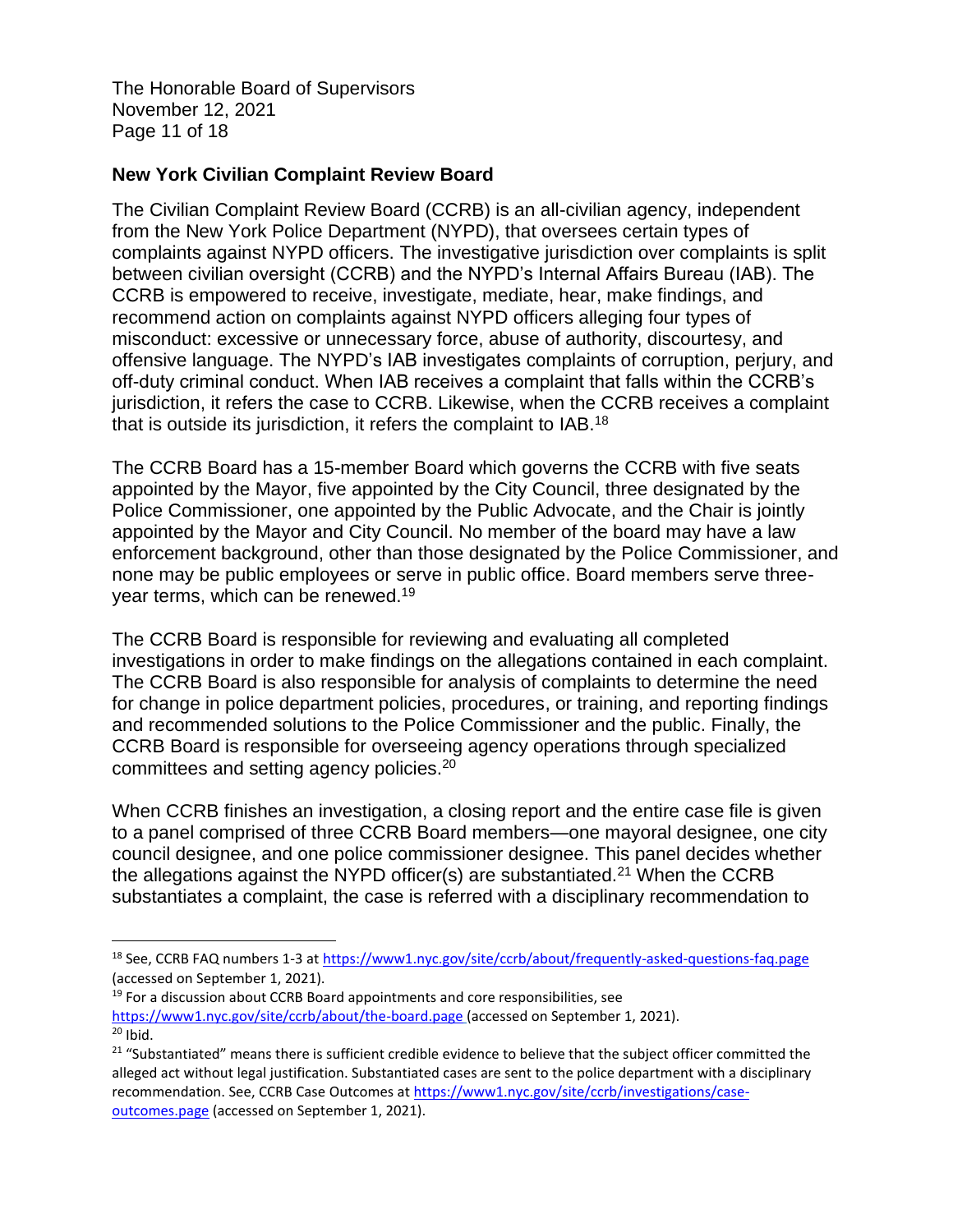The Honorable Board of Supervisors November 12, 2021 Page 12 of 18

the Police Commissioner. Only the Police Commissioner has the authority to decide the level of discipline and impose punishment on an officer.<sup>22</sup>

There are approximately 35,000 sworn officers in the New York City Police Department. The CCRB's Fiscal 2021 Executive Budget totals approximately \$19.5 million and supports 212 civilian positions of varying job descriptions.<sup>23</sup> As a point of comparison, the Los Angeles County's Public Safety website indicates that the Sheriff's Department employs approximately 10,000 deputies.<sup>24</sup>

# **Chicago Civilian Office of Police Accountability**

The Civilian Office of Police Accountability (COPA)<sup>25</sup> is an independent agency within the City of Chicago responsible for the intake of all complaints regarding allegations of misconduct by Chicago Police Department (CPD) members. COPA is staffed by civilian investigators and headed by a civilian Chief Administrator who is appointed to a fouryear term. COPA receives complaints from residents and individual police officers, as well as incident notifications from the Chicago Police Department. Some of these complaints fall within COPA's investigative jurisdiction, whereas others fall within the investigative jurisdiction of the CPD's Bureau of Internal Affairs (BIA).<sup>26</sup> The complaints are sorted and classified based on which investigative body has jurisdiction over the matter.

COPA is responsible for all citizen complaints including complaints of excessive force, domestic abuse, coercion and verbal abuse. COPA is also responsible for investigating allegations of bias based verbal abuse, death or serious bodily injury in custody, domestic violence, excessive force, improper search and seizure, firearm discharge, taser discharge that results in death or serious bodily injury, pattern or practices of misconduct, and unlawful denial or access to counsel.

The BIA investigates all other complaints of police misconduct, including but not limited to criminal misconduct, operational violations, theft of money or property, planting of drugs, and substance abuse.

After COPA completes an investigation, it may sustain the allegations and recommend discipline. The CPD Superintendent may then agree or disagree with COPA's findings; however, the ultimate decision maker as to the findings and discipline is the Chicago

<https://www1.nyc.gov/site/ccrb/about/frequently-asked-questions-faq.page> (accessed on September 1, 2021). <sup>23</sup> See, Note of the Fiscal 2021 Executive Budget for the Committee on Public Safety at [https://council.nyc.gov/budget/wp](https://council.nyc.gov/budget/wp-content/uploads/sites/54/2020/05/CCRB-Budget-Note.pdf)[content/uploads/sites/54/2020/05/CCRB-Budget-Note.pdf](https://council.nyc.gov/budget/wp-content/uploads/sites/54/2020/05/CCRB-Budget-Note.pdf) (accessed on September 1, 2021).

<sup>22</sup> See, New York Civil Service Law § 75(4); see also CCRB FAQ number 6 at

<sup>&</sup>lt;sup>24</sup> See, Los Angeles County Public Safety website at<https://lacounty.gov/residents/public-safety/sheriff/> (accessed on September 1, 2021).

<sup>25</sup> See[, https://www.chicagocopa.org/](https://www.chicagocopa.org/) (accessed on September 1, 2021).

<sup>&</sup>lt;sup>26</sup> For an explanation of COPA's investigative jurisdiction see, [https://www.chicagocopa.org/investigations/jurisdiction/.](https://www.chicagocopa.org/investigations/jurisdiction/) (accessed on September 1, 2021). COPA's jurisdiction is defined by a municipal ordinance that was enacted on October 6, 2016. See[, http://www.chicagocopa.org/wp-content/uploads/2016/07/COPA-Ordinance.pdf](http://www.chicagocopa.org/wp-content/uploads/2016/07/COPA-Ordinance.pdf) (accessed on September 1, 2021).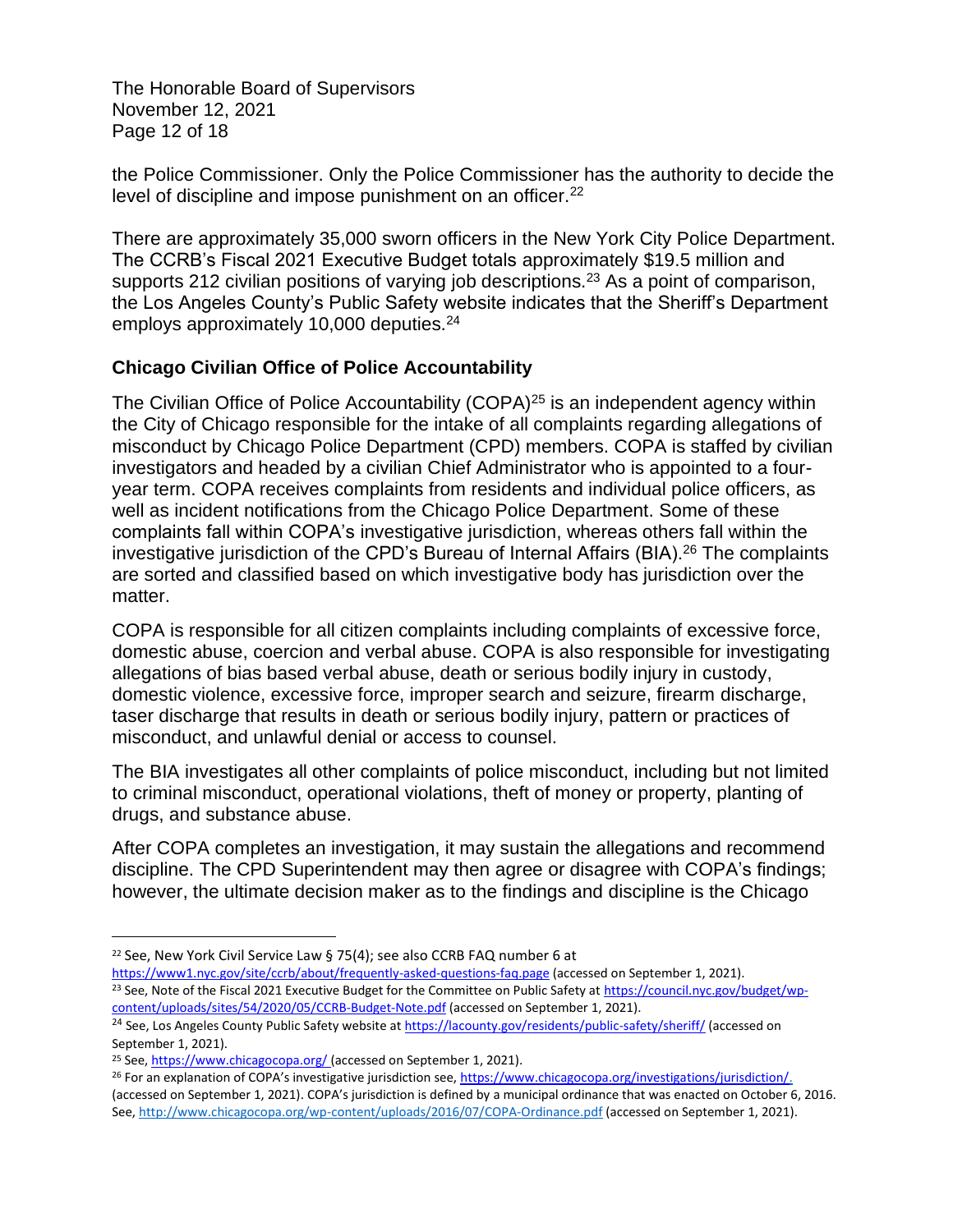The Honorable Board of Supervisors November 12, 2021 Page 13 of 18

Police Board.<sup>27</sup> The Chicago Police Board (CPB) is an independent civilian body that reviews and decides disciplinary matters presented to it by COPA and the Superintendent of CPD. If the CPB finds that an officer is "guilty" of an administrative charge(s), the CPB will determine the level of discipline and refer the matter back to the CPD Superintendent for imposition of the discipline.<sup>28</sup> The nine members of the CPB are private citizens appointed by the Mayor with the advice and consent of the City Council.<sup>29</sup>

The 2021 budget for COPA is approximately \$18,390,058 dollars.<sup>30</sup> COPA is staffed by approximately 147 employees of various job descriptions (including attorneys, investigators, analysts, and support staff) to oversee a police department with over 12,000 sworn officers.

#### **Seattle Office of Police Accountability**

In 2017, the Seattle City Council passed legislation implementing a three-pronged oversight system comprised of the Office of Police Accountability,<sup>31</sup> the Community [Police Commission,](https://www.seattle.gov/community-police-commission)<sup>32</sup> and the Office [of Inspector General for Public Safety.](http://www.seattle.gov/oig)<sup>33</sup> Each of these offices provides separate but complimentary police oversight functions. The Office of Police Accountability investigates allegations of police misconduct. The [Community](https://www.seattle.gov/community-police-commission)  [Police Commission](https://www.seattle.gov/community-police-commission) provides community input on policing and police reform. And the Office [of Inspector General for Public Safety](http://www.seattle.gov/oig) conducts civilian audits of the management, practices, and policies of the Seattle Police Department and Office of Police Accountability.

The Office of Police Accountability (OPA) is an independent, civilian-led police oversight agency that investigates allegations of Seattle Police Department (SPD) employee misconduct. The OPA does not investigate allegations of criminal law violations. While it is civilian-led, OPA employs a hybrid model that utilizes both SPD sergeants and civilian investigators. OPA has nine SPD sergeants on staff who conduct administrative misconduct investigations and an additional 14 civilian staff members.<sup>34</sup>

<sup>&</sup>lt;sup>27</sup> See, Chicago Police Board website at<https://www.chicago.gov/city/en/depts/cpb.html> (accessed on September 1, 2021). <sup>28</sup> See, COPA: Investigative Process Step 4: CPD Command Channel Review & Chicago Police Board Process at:

<https://www.chicagocopa.org/investigations/investigative-process/> (accessed on September 1, 2021).

 $29$  For an overview of the discipline process, please see the link to a video created by the Chicago Police Board at: <https://www.chicago.gov/content/dam/city/depts/cpb/PoliceDiscipline/CPBVideo.mp4> (accessed on September 1, 2021). <sup>30</sup> See, City of Chicago 2021 Budget Overview, p. 128 at

[https://www.chicago.gov/content/dam/city/depts/obm/supp\\_info/2021Budget/2021OVERVIEWFINAL.pdf](https://www.chicago.gov/content/dam/city/depts/obm/supp_info/2021Budget/2021OVERVIEWFINAL.pdf) (accessed on September 1, 2021).

<sup>&</sup>lt;sup>31</sup> Seattle Office of Police Accountability at<https://www.seattle.gov/opa> (accessed on September 1, 2021).

<sup>32</sup> Seattle Community Police Commission at<https://www.seattle.gov/community-police-commission> (accessed on September 1, 2021).

<sup>33</sup> Seattle Office of Inspector General a[t http://www.seattle.gov/oig](http://www.seattle.gov/oig) (accessed on September 1, 2021).

<sup>34</sup> For a brief history overview of the Seattle OPA see this brief introductory video:

<https://www.seattle.gov/opa/about-us/what-we-do> (accessed on September 1, 2021).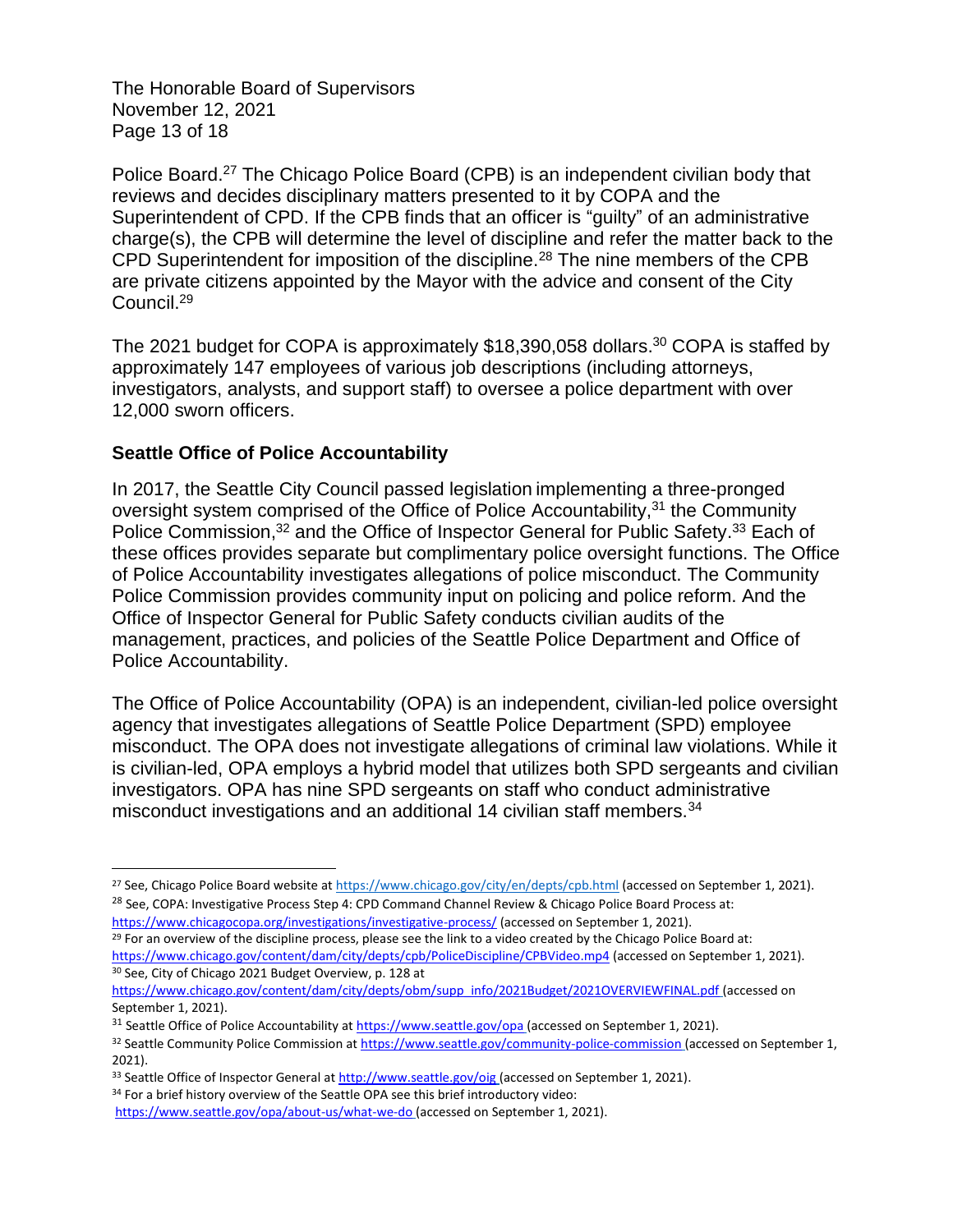The Honorable Board of Supervisors November 12, 2021 Page 14 of 18

Once an investigation is complete, the OPA director reviews the case and decides whether there is a violation of SPD policies. If the OPA director finds a violation of SPD policy, that finding and an OPA discipline recommendation is submitted to the SPD Chief of Police for review. The Chief of Police determines the level of discipline to impose. In addition to its investigative duties, OPA engages with the community about police oversight, recommends SPD policy revisions, and monitors serious uses of force. OPA is physically and operationally outside of SPD, but still within the administrative framework of SPD. This allows OPA to have access to the SPD-controlled data, evidence, and personnel information necessary for the thorough and timely handling of complaints.

The Community Police Commission (CPC) is comprised of 21 community members. The CPC is designed to be completely independent of the Mayor, City Council, and Seattle Police Department. Originally, the CPC was created pursuant to a federal consent decree in 2013 and made permanent in 2017. <sup>35</sup> The CPC reviews and provides input on the police accountability system, police services, and SPD's policies and practices.

The Seattle Office of Inspector General (SOIG) provides oversight of the Seattle Police Department as well as the Office of Police Accountability. In providing systemic oversight, the SOIG's work falls into three main categories: (1) auditing and systemic review of the SPD and OPA; (2) oversight of OPA by reviewing OPA complaint handling and conducting investigations of allegations against OPA staff; and (3) policy work by working with SPD and partners to improve policies and practices in support of best practices. The SOIG's focus on systems distinguishes SOIG from OPA, which primarily handles complaints against individual officers.<sup>36</sup>

There are approximately 1433 sworn officers in the Seattle Police Department.<sup>37</sup> The OPA's budget for Fiscal Year 2020 was \$4,693,492.<sup>38</sup> The OPA employs a mix of 26 sworn and civilian staff.

As noted above, each of the three investigative models discussed would present their own unique budgetary and structural issues to implementation within Los Angeles County. However, each model represents a different approach to third-party investigations of reported police misconduct that the Board may wish to consider.

<sup>35</sup> *States of America v. City of Seattle*, 12 Civ. 1282(JLR);

[https://www.seattle.gov/Documents/Departments/Police/Compliance/Consent\\_Decree.pdf](https://www.seattle.gov/Documents/Departments/Police/Compliance/Consent_Decree.pdf) (accessed on September 1, 2021). <sup>36</sup> See, About the Office of Inspector General at<http://www.seattle.gov/oig/about> (accessed on September 1, 2021)

<sup>37</sup> See, SPD Fact Sheet a[t https://www.seattle.gov/police/about-us/about-the-department/department-fact-sheet](https://www.seattle.gov/police/about-us/about-the-department/department-fact-sheet) (accessed on September 1, 2021).

<sup>&</sup>lt;sup>38</sup> Exploring the Divestment/Reinvestment Approach to Policing: an ACLU-WA Blog Series, Mina Barahimi Martin, ACLU Washington, October 26, 2020 a[t https://www.aclu-wa.org/story/follow-the-money-policing-series](https://www.aclu-wa.org/story/follow-the-money-policing-series) (accessed on September 1, 2021).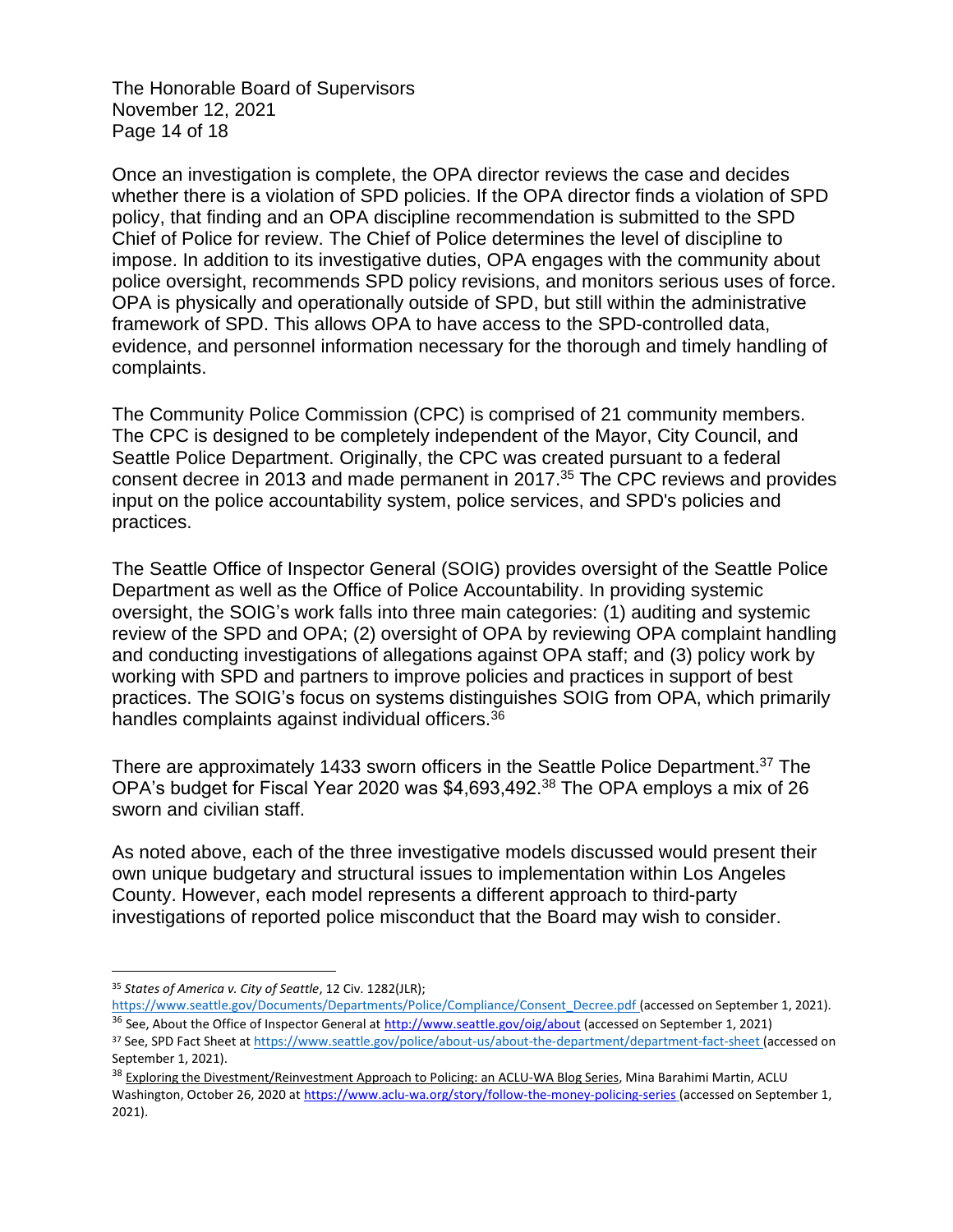The Honorable Board of Supervisors November 12, 2021 Page 15 of 18

#### **Intensive Real-time Monitoring Model**

Stakeholder input regarding public complaints against the Sheriff's Department largely focused on a lack of transparency into the process and concerns over the integrity of the investigations conducted by the Sheriff's Department. Stakeholders noted that once a complaint was submitted, they received little or no feedback from the Sheriff's Department. Moreover, there is no mechanism in place to verify that the investigations were conducted in a thorough and unbiased manner. Stakeholders urged for the establishment of a system of third-party verification and qualitative oversight of the Sheriff's Department's complaint investigation process. Moreover, stakeholders emphasized the need for the creation of a safe space in which community members can submit complaints against the Sheriff's Department without fear of intimidation, harassment, or retaliation.

Based on input from community and County stakeholders and our own analysis, the Office of Inspector General formulated an Intensive Real-time Monitoring model to address stakeholders' concerns, while sidestepping many of the structural hurdles presented by the civilian complaint investigation models. There are four core elements to Intensive Real-time Monitoring:

- 1. Centralized intake and tracking of all public complaints;
- 2. Active qualitative monitoring of the Sheriff's Department investigation process to ensure the full and fair investigation of complaints;
- 3. Real-time monitoring of all IAB/Unit Level administrative cases; and

4. Data aggregation and tracking of non-confidential statistics to provide the Board and community stakeholders with real-time complaint data to empower all community stakeholders to participate in the oversight process.

# **Centralized Intake and Tracking of Complaints:**

The OLES could serve as a central clearinghouse for all public complaints alleging misconduct by the Sheriff's Department. Safe spaces for community members can initially be created by installing complaint submission kiosks at each Sheriff's station and by adding complaint submission modules to all relevant County websites – Sheriff's Department, Inspector General, District Attorney's Office, Civilian Oversight Commission, Probation, Public Defender, and Alternate Public Defender.

All submitted complaints would be routed to the OLES for processing. The community member submitting the complaint could select the oversight entities to which the complaint would be forwarded – for example: Sheriff's Department, Inspector General, District Attorney's Office, and the Citizen's Oversight Commission. Complainants would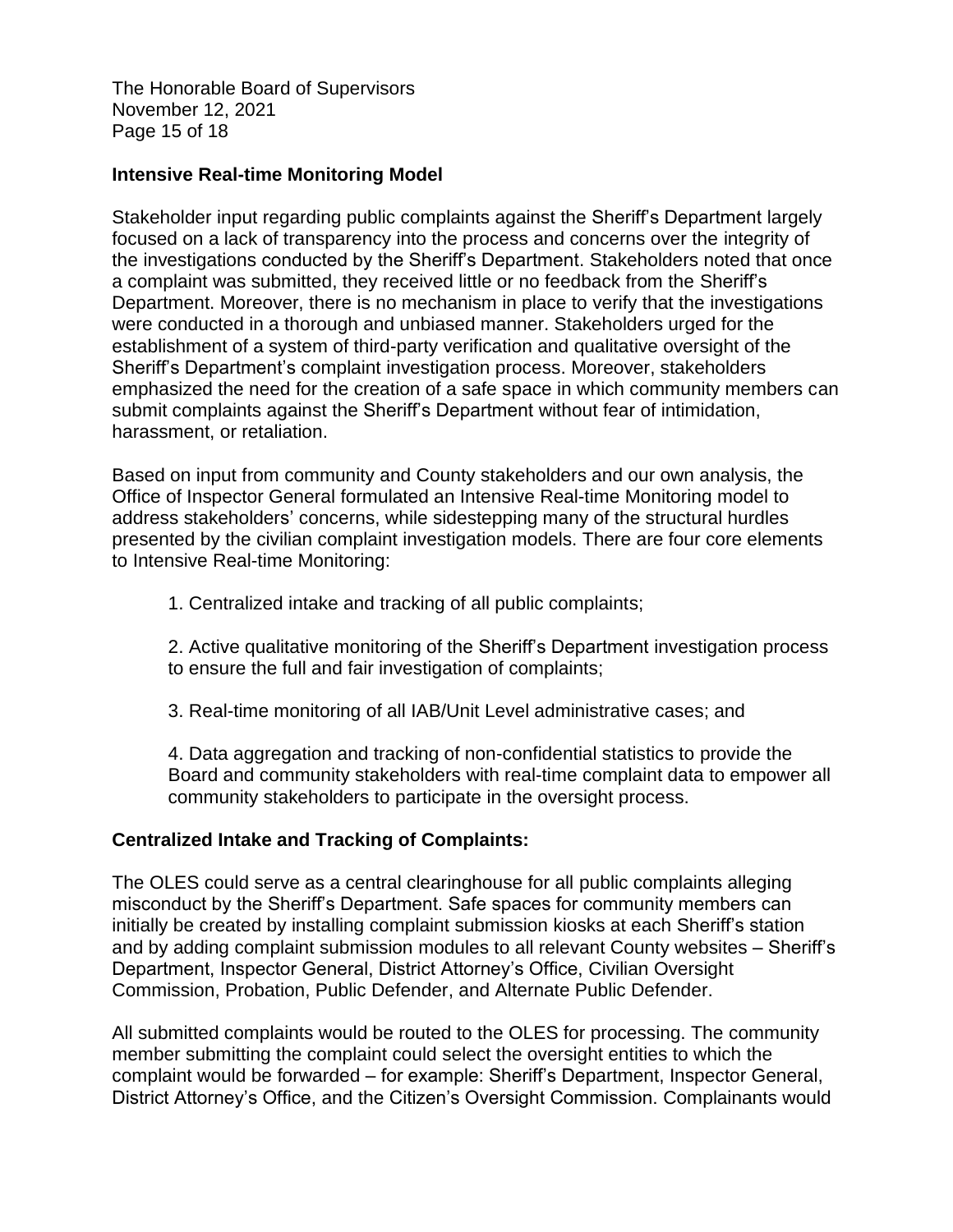The Honorable Board of Supervisors November 12, 2021 Page 16 of 18

also have the option of choosing to allow disclosure to defense counsel for the complainant,<sup>39</sup> the Public Defender and Alternate Public Defender's offices, and to the press or community stakeholder groups if any requests for the information are made.

The OLES would then serve as a point of contact from which community members could receive updates of non-confidential information on the status of their complaints. The OLES would be able to track the status of all public complaints against the Sheriff's Department and follow-up where necessary.

## **Active qualitative monitoring of the Sheriff's Department investigation process to ensure full and fair investigations**

OLES inspectors could monitor the status of complaints as they move through the investigative process to ensure that the investigations are thorough, fair, and comply with all standards of best practices. The OLES could publish non-confidential information and statistical metrics in periodic reports to inform the community and the Board of the quality of the Sheriff's Department's complaint investigation efforts.

#### **Real-time monitoring of all IAB/Unit Level administrative cases**

Likewise, OLES inspectors could also monitor the status of IAB/Unit Level administrative cases in real-time to ensure that internal investigations are thorough, fair, and comply with all standards and best practices.

#### **Data aggregation and tracking of non-confidential statistics for Board and Public Review to provide the Board and community stakeholders real-time complaint data and empower community stakeholders to participate in the oversight process.**

The non-confidential statistics and public reports generated by OLES oversight efforts could be aggregated on a public on-line dashboard to provide statistical tracking of the type and locations of occurrence of complaints received by the OLES. Over time, this dashboard would provide an important tracking and trend analysis tool for the community and the Board.

OLES public reports and the on-line dashboard would also provide community partners with access to timely complaint data to aid in their own oversight efforts. In this way, the Board could leverage the energy and talents of community partners to help in the County's overall oversight efforts.

<sup>&</sup>lt;sup>39</sup> While complaints are often made through or with the knowledge of the complainant's counsel, there are times that complaints are submitted without defense counsel's knowledge.